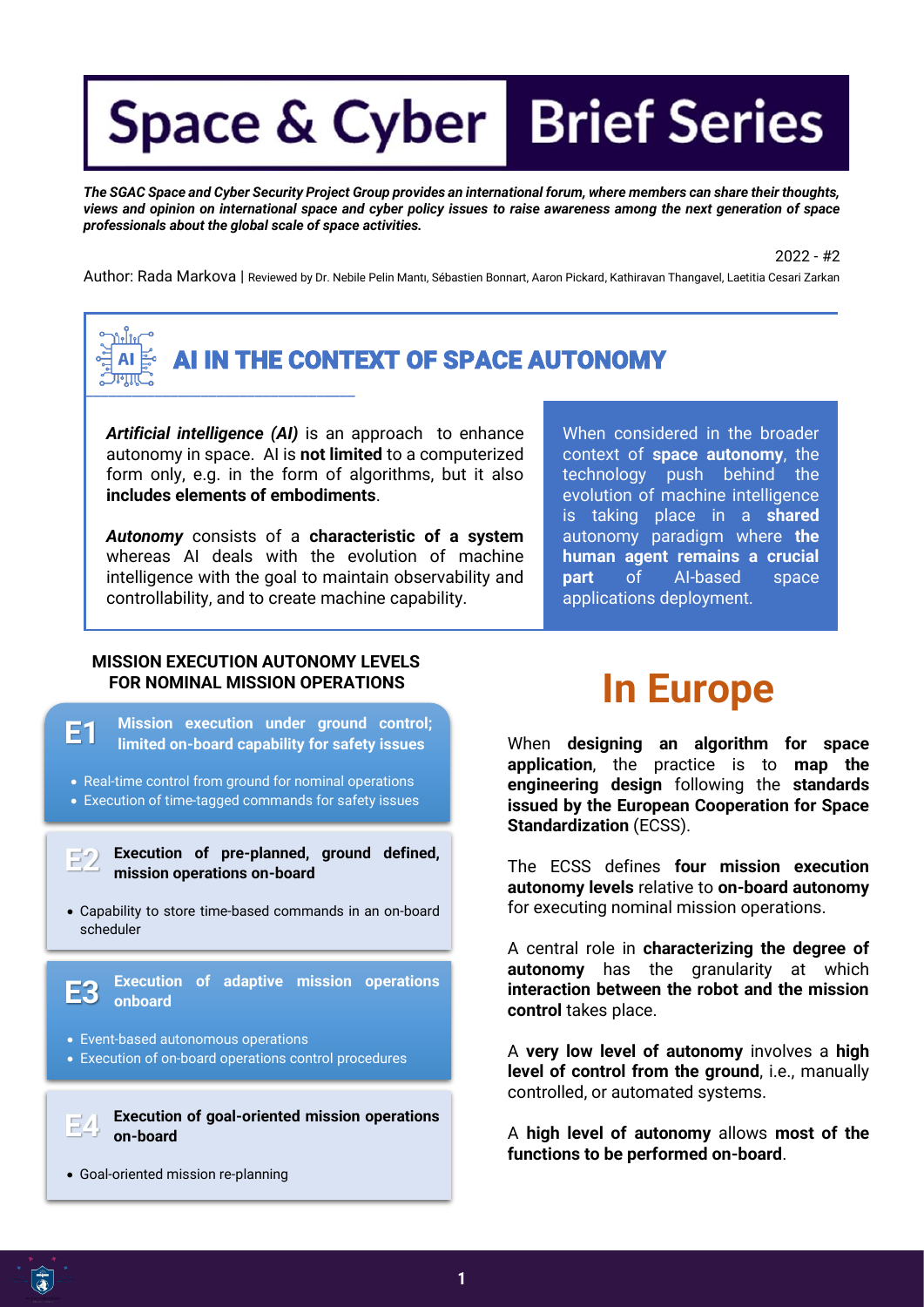*The SGAC Space and Cyber Security Project Group provides an international forum, where members can share their thoughts, views and opinion on international space and cyber policy issues to raise awareness among the next generation of space professionals about the global scale of space activities.*

2022 - #2

Author: Rada Markova | Reviewed by Dr. Nebile Pelin Mantı, Sébastien Bonnart, Aaron Pickard, Kathiravan Thangavel, Laetitia Cesari Zarkan



Space engineers strive to **accelerate AI-related technologies** to overcome the difficulties posed by sporadic and slowed communication typical for teleoperation and circumstances precluding direct human oversight of certain functions.

The ECSS addresses **mission level security of the space segment** from a high-level cybersecurity perspective by **focusing on data and networks**.

**SECURITY BY DESIGN**

Encompasses the **integrity and confidentiality** of each data stream produced and the **authentication and authorization** of each telecommand received.

#### ISO/IEC TR 24028 APPLIED TO SPACE

**TECHNICAL REPORT ISO/IEC TR 24028 (Standard)** On security, notably in the context of trustworthiness of systems providing or using AI.

**APPROACHES TO AI SYSTEMS**

### **APPLYING TRUSTWORTHINESS**

The Standard focuses upon machine learning. According to it, AI systems can be **subject to targeted security threats**, notably data poisoning, adversarial attacks, and model stealing where typical attacks on machine learning would involve digital attacks affecting data confidentiality, integrity, and availability.

Furthermore, the Standard recommends **preventive and mitigation measures**, including **human-in-the-loop control points** and **testing and evaluating AI systems**.

Taking a holistic approach to **standardize the entire AI ecosystem**, the ISO/IEC issued a number of standards covering various aspects of AI.

ISO: International Organisation for Standardization | IEC: International Electrotechnical Commission

#### **KEEPING A GENERAL APPROACH**

The Standard **does not address differences between various machine learning techniques**, for instance, between deep neural learning methods compared to other supervised learning approaches.

The Standard makes reference to a **general process of risk management** such as the one defined in ISO Risk management guidelines. In order to develop a strategy for risk management and **ensure the resilience of a space system**, said guidelines need to be interpreted considering the **extent of the risk specific to** AI, all used technologies and their interaction in the space system, which is, by its very nature, a cyber-physical system.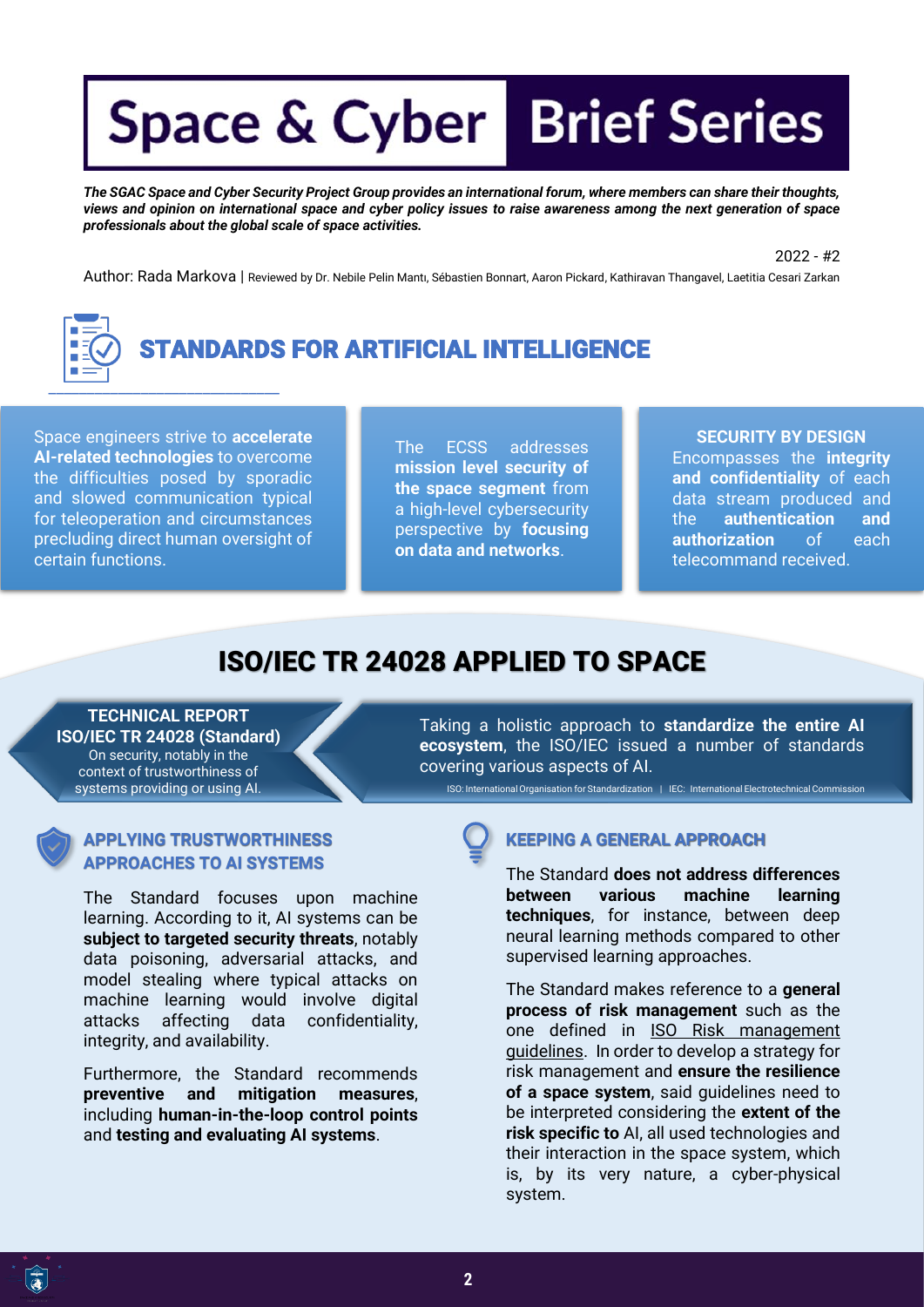*The SGAC Space and Cyber Security Project Group provides an international forum, where members can share their thoughts, views and opinion on international space and cyber policy issues to raise awareness among the next generation of space professionals about the global scale of space activities.*

2022 - #2

Author: Rada Markova | Reviewed by Dr. Nebile Pelin Mantı, Sébastien Bonnart, Aaron Pickard, Kathiravan Thangavel, Laetitia Cesari Zarkan

.



**Building upon synergies between different industries** is another way to go towards forging **cybersecurity for AI-based space applications**.

#### **NUCLEAR** AND SPACE

Anticipated that AI standardization in the nuclear sector, which is currently *in progress*, will refer to **ITU standards related to AI**. According to the preliminary architecture of the portfolio, it will include securityrelated topics, such as **risk assessment of AI applications** and **data quality management** for AI for nuclear energy, which may be relevant to the space sector.

#### **AUTONOMOUS VEHICLES** AND SPACE

The way autonomy is defined by the Society of Automotive Engineers (SAE) exhibits similarities to space autonomy. Notably it could be argued that the **taxonomy** established by the SAE, which covers **6 levels of vehicle driving automation**, shares a similar paradigm with space autonomy, namely human-machine interaction that helps to outline different system capabilities corresponding to specific degree of autonomy.

Additionally, autonomous space applications and autonomous vehicles are comparable due to the **complexity of their technical systems** and the many resulting interactions where **the system's behavior is susceptible to changes in the environment**.

Hence, the cybersecurity approach towards AI employed in the autonomous car industry, which consists in **implementing security solutions to secure AI in relation to other components and services of the system**, could be relevant to the space industry.

In the context of autonomous vehicles, cybersecurity threats and vulnerabilities are often **addressed under the angle of safety**, notably where intentional attacks aim to interfere with the AI system and disrupt safety-critical functions. Cybersecurity is thus part of the broader framework of **road vehicles safety**. When considered in the context of advanced functionalities included in vehicles throughout AI methods, **safety is of paramount concern for the road vehicles industry**.

Building upon this model, cybersecurity vulnerabilities of space applications of AI could be addressed by **integrating threat modelling within the formal verification process** typically deployed to **ensure and validate functional and safety properties** of the space systems.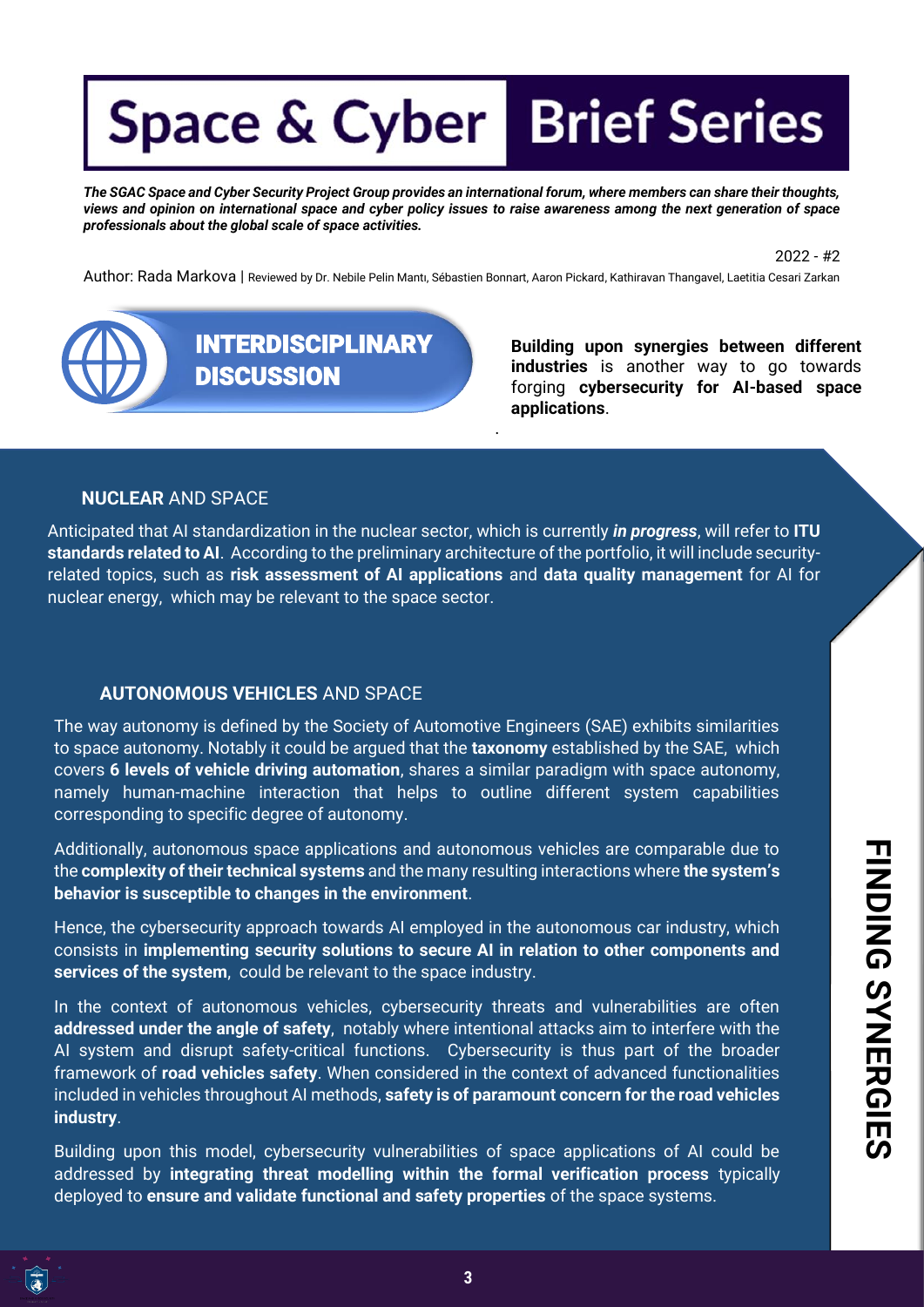*The SGAC Space and Cyber Security Project Group provides an international forum, where members can share their thoughts, views and opinion on international space and cyber policy issues to raise awareness among the next generation of space professionals about the global scale of space activities.*

2022 - #2

Author: Rada Markova | Reviewed by Dr. Nebile Pelin Mantı, Sébastien Bonnart, Aaron Pickard, Kathiravan Thangavel, Laetitia Cesari Zarkan



### FUNCTION-SPECIFIC AI

**Autonomy in space systems** can be addressed at **the system (or generalist AI) and the functionspecific levels.**

**Integrating autonomy at function-specific level** is more common.

To address AI **at the functional level** within space components and see **how it interacts with other components of the system**, a **reference architecture** can be used. Unlike other situations where it has been applied, here **reference architecture** relies upon a high-level specification of space systems and **consists of an initial cyber security analysis preceding low-level security analysis**.

**Certification** may play a **crucial role in formalizing AI reliance and interoperability**, which then could contribute to its **wider acceptance and applicability**. However, typical certification procedures for traditional software cannot be applied in a straight-forward manner to AI, notably machine learning. Hence, certifying AI would call for review of major certification topics.



### RELEVANT STANDARDS

- **Technical Report, ISO/IEC TR 24028**, "Information technology Artificial intelligence Overview of trustworthiness in artificial intelligence" First edition 2020-05.
- **ISO 31000:2018**, provides a common approach to manage any type of risk faced by organizations and could be customized to any organization and its context. It is not industry or sector specific.
- **ISO 26262 -1:2018** on functional safety.
- **SOTIF ISO/PAS 21448:2019** Road vehicles Safety of the intended functionality.
- **F.AICO-GA, ISO/IEC SC42**, technical specifications for artificial intelligence cloud platform: general architecture.
- **F.748.12** (ex. F. AI-DLFF) approved 2021-06-13, Deep learning software framework evaluation methodology.
- **ECSS-E-ST-70-11C, European Cooperation for Space Standardization, Space engineering,** Space segment operability, 31th July 2008.